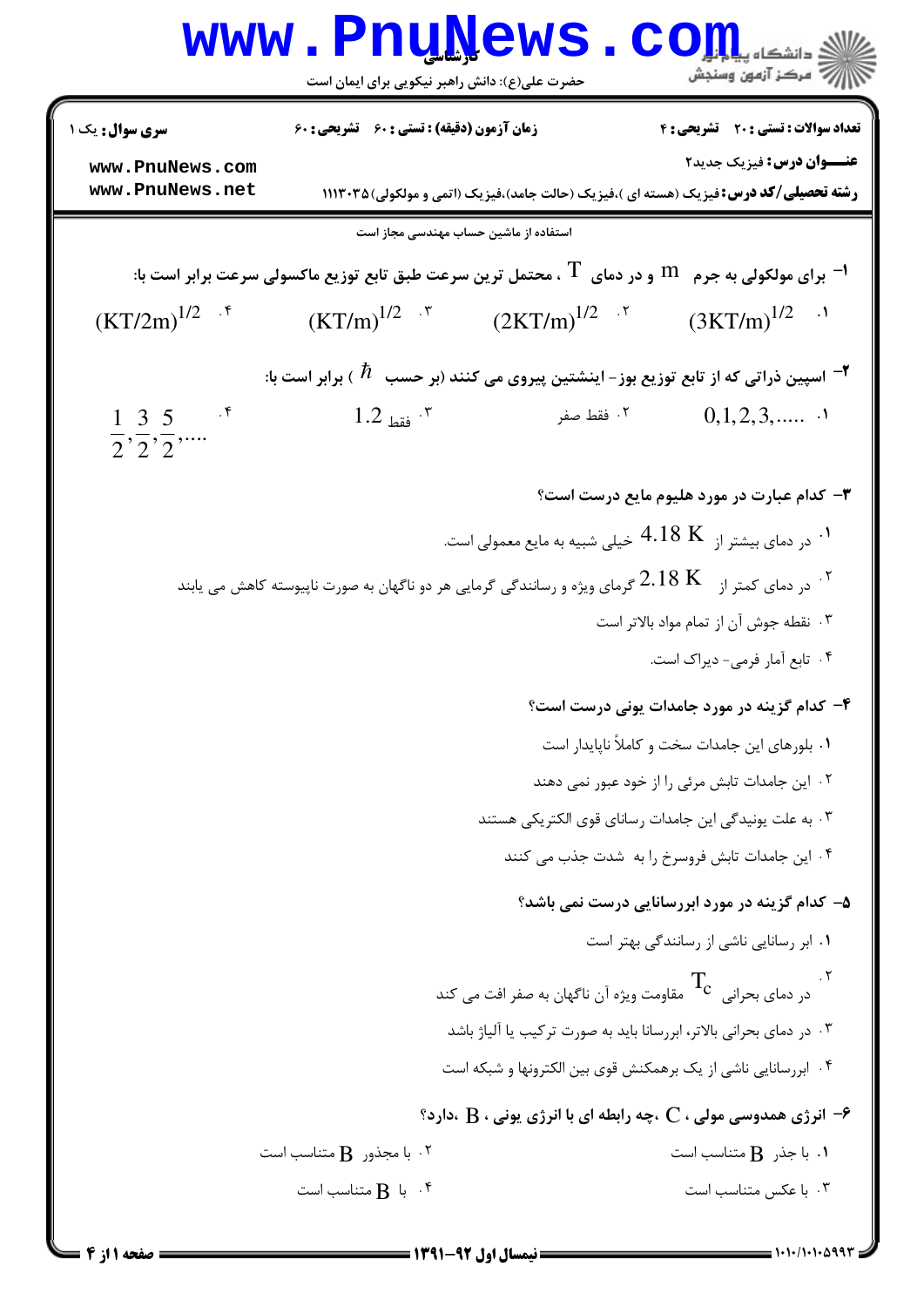|                                                              | <b>www.PnuNews</b><br>حضرت علی(ع): دانش راهبر نیکویی برای ایمان است                               |                                                                                                          | الله دانشکاه پیالی استفاده بال<br>الله مرکز آزمون وسنجش                                                                                                                   |
|--------------------------------------------------------------|---------------------------------------------------------------------------------------------------|----------------------------------------------------------------------------------------------------------|---------------------------------------------------------------------------------------------------------------------------------------------------------------------------|
| <b>سری سوال :</b> ۱ یک<br>www.PnuNews.com<br>www.PnuNews.net | زمان آزمون (دقیقه) : تستی : 60 ٪ تشریحی : 60                                                      |                                                                                                          | تعداد سوالات : تستى : 20 ٪ تشريحي : 4<br><b>عنـــوان درس:</b> فیزیک جدید۲<br><b>رشته تحصیلی/کد درس:</b> فیزیک (هسته ای )،فیزیک (حالت جامد)،فیزیک (اتمی و مولکولی) ۱۱۱۳۰۳۵ |
|                                                              |                                                                                                   |                                                                                                          | ۷- انرژی بستگی به ازای هر نوکلئون برای کدامیک از عناصر زیر بیشتر است؟                                                                                                     |
| ۰۴ اورانيوم                                                  | ۰۳ اکسیژن                                                                                         | ۲. آهن                                                                                                   | ۰۱ کربن                                                                                                                                                                   |
|                                                              |                                                                                                   |                                                                                                          | $^{\circ}$ اگر نیم عمر $^{\circ}$ $_{\rm CO}$ برابر $5.3$ سال باشد، ثابت واپاشی بر حسب $^{-1}$ $_{\rm (sec)}$ ) چقدر است $^{\circ}$                                       |
| $3.60 \times 10^{-5}$ f                                      | $1.50 \times 10^{-6}$ <sup>*</sup>                                                                | $4.15 \times 10^{-9}$                                                                                    | $2.97 \times 10^{-6}$ <sup>.1</sup>                                                                                                                                       |
|                                                              |                                                                                                   |                                                                                                          | ۹- کدامیک از عناصر شروع کننده سریهای پرتوزای چهارگانه در طبیعت یافت نمی شود؟                                                                                              |
| $^{237}$ Np $^{5}$                                           | $^{232}$ Th سری Th                                                                                | $^{238}{\rm U}$ سری $^{17}$                                                                              | $^{235}$ U سری $^{11}$                                                                                                                                                    |
|                                                              |                                                                                                   |                                                                                                          | ∙۱- شعاع هسته ای با ۔ Z=54 و N=71 بر حسب فرمی برابر است با:                                                                                                               |
| $\mathbf{r}_{1}$ ۵.۴                                         | F, 9, .7                                                                                          | ۰۲ ۵٫۵                                                                                                   | $\epsilon$ , $\cdot$ .1                                                                                                                                                   |
|                                                              |                                                                                                   |                                                                                                          | 11- کدام گزینه در مورد واکنشهای همجوشی درست است؟                                                                                                                          |
|                                                              |                                                                                                   | $\,$ . در این فرایند مادام که هسته نهایی سبک تر از $\,$ $\,$ $\,$ $\,$ $\,$ باشد انرژ ی آزاد می شود $\,$ |                                                                                                                                                                           |
|                                                              |                                                                                                   | ۰۲ در این فرایند یک هسته سنگین به دو هسته سبک تر شکافته می شود.                                          |                                                                                                                                                                           |
|                                                              | ۰۳ یکی از مشکلات راکتورهای همجوشی تولیدیکی از مشکلات راکتورهای همجوشی تولید پسماندهای پرتوزا است. |                                                                                                          |                                                                                                                                                                           |
|                                                              |                                                                                                   | ۰۴ درراکتورهای همجوشی دوتریم - تریتیم بیشترین انرژی آزاد می شود.                                         |                                                                                                                                                                           |
|                                                              |                                                                                                   |                                                                                                          | ۱۲– کدام گزینه از ویژگیهای واکنش شکافت نمی باشد؟                                                                                                                          |
| ۰۴ نوترونهای تاخیری                                          | ۰۳ تکثیر نوترون                                                                                   | ۰۲ اتلاف انرژی                                                                                           | ۰۱ غنی سازی                                                                                                                                                               |
|                                                              |                                                                                                   |                                                                                                          | ۱۳- کدام عناصر بر اثر واکنشهای همجوشی در ستارگان ساخته شده اند؟                                                                                                           |
| ۰۴ عناصر تا اورانيوم                                         | ۰۳ عناصر تا آهن                                                                                   | ۰۲ عناصر تا سرب                                                                                          | ٠١ عناصر تا اكسيژن                                                                                                                                                        |
|                                                              |                                                                                                   |                                                                                                          | ۱۴- تمام سریهای پرتو زای طبیعی سرانجام به کدام گزینه وامی پاشند؟                                                                                                          |
|                                                              | ۰۲ ایزوتوپهای پایدار سرب و بیسموت                                                                 |                                                                                                          | ۰۱ ایزوتوپهای پایدار بیسموت                                                                                                                                               |
|                                                              | ۰۴ ایزوتوپهای پایدار سرب                                                                          |                                                                                                          | ۰۳ ایزوتوپهای پایدار رادون                                                                                                                                                |

۱۵– در یک واکنش شکافت، بیشترین مقدار انرژی آزاد شده چگونه ظاهر می شود؟

**۱**. بوسیله نوترونهای آنی ۰۲ بوسیله پاره ها ی شکافت ۰۴ بوسیله نوترینوها ۰۳ بوسیله نوترونهای تاخیری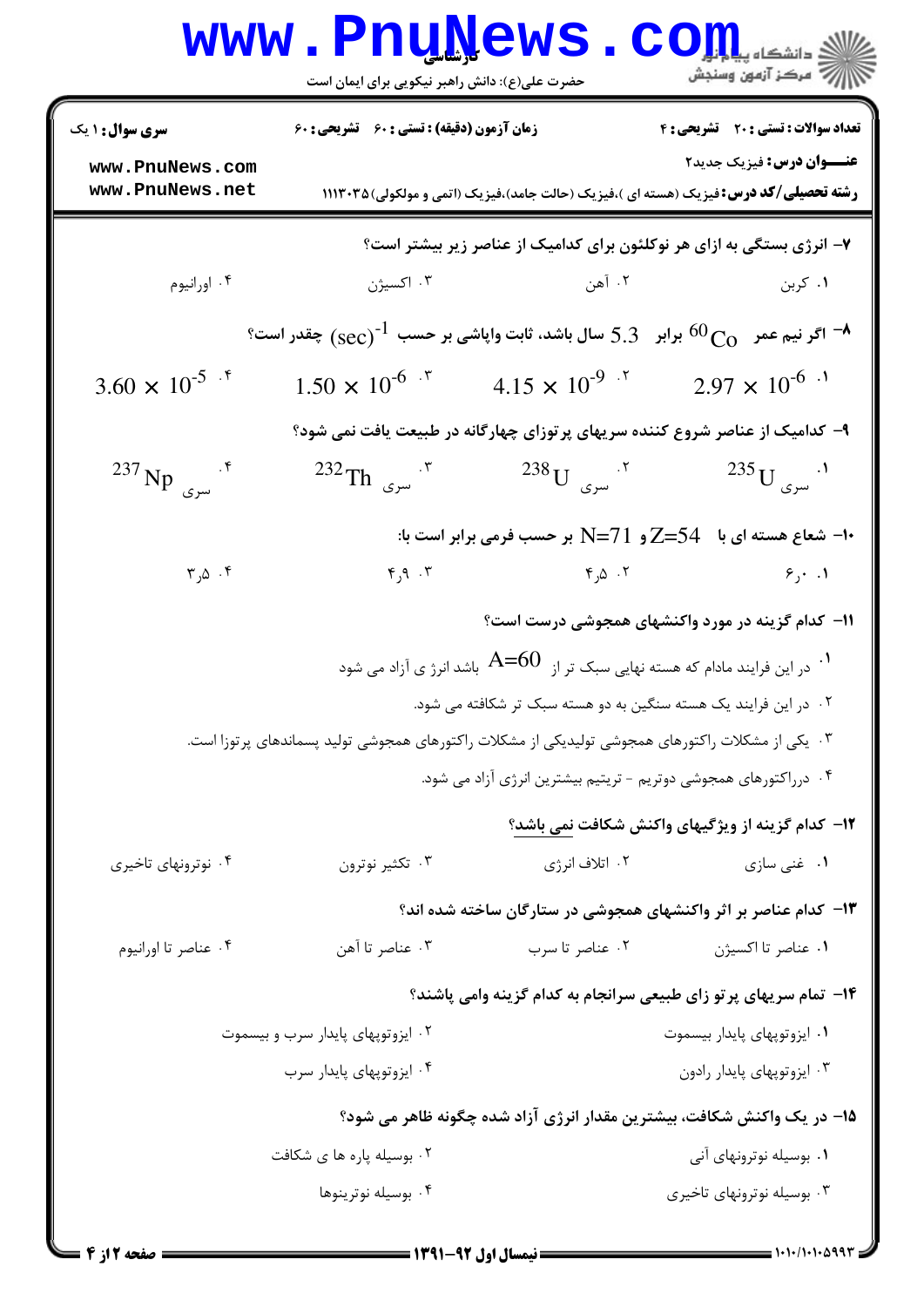| <b>سری سوال :</b> ۱ یک                                                        | زمان آزمون (دقیقه) : تستی : 60 ٪ تشریحی : 60                                                                             |                                                                                                                | تعداد سوالات : تستى : 20 تشريحي : 4          |
|-------------------------------------------------------------------------------|--------------------------------------------------------------------------------------------------------------------------|----------------------------------------------------------------------------------------------------------------|----------------------------------------------|
| www.PnuNews.com<br>www.PnuNews.net                                            |                                                                                                                          | <b>رشته تحصیلی/کد درس:</b> فیزیک (هسته ای )،فیزیک (حالت جامد)،فیزیک (اتمی و مولکولی) ۱۱۱۳۰۳۵                   | <b>عنـــوان درس:</b> فیزیک جدید۲             |
|                                                                               | اس یک ایزوتوپ پرتوزا با نیم عمر $\,\,$ $\,$ در یک واکنش هسته ای تولید می شود؟ چه کسری از بیشینه فعالیت ممکن در $\,$ $\,$ |                                                                                                                |                                              |
|                                                                               |                                                                                                                          |                                                                                                                | زمان $2\mathsf{t}_{1/2}$ تولید می شود؟       |
| $rac{3}{4}$ $\cdot$ $\frac{5}{4}$                                             | $rac{5}{6}$ $\cdot$ $\cdot$                                                                                              | $15 - 7$                                                                                                       | $0.5$ $\cdot$                                |
|                                                                               |                                                                                                                          | 16                                                                                                             |                                              |
|                                                                               |                                                                                                                          |                                                                                                                | ۱۷– اسپین کدام دسته از ذرات نیم صحیح است ؟   |
| ۰۴ کوانتومهای میدان                                                           | ۰۳ مزونها                                                                                                                | ۰۲ فوتونها                                                                                                     | ۰۱ باريونها                                  |
|                                                                               |                                                                                                                          | ا− واپاشی $\Lambda \to n + V$ چه نوع برهمکنشی است؟                                                             |                                              |
| ۰۴ الكترومغناطيسي                                                             | ۰۳ هسته ای ضعیف                                                                                                          | ۰۲ هسته ای قوی                                                                                                 | ۰۱ گرانشی                                    |
|                                                                               |                                                                                                                          |                                                                                                                |                                              |
|                                                                               |                                                                                                                          | $^{\circ}$ در واپاشی $\rm e^+$ $\rm e^ \rm p \, \rightarrow \, n + e^+$ کدام قانون پایستگی نقض شده است $^{-1}$ |                                              |
| ۰۴ عدد جرمی                                                                   | ۰۳ عدد لپتونی                                                                                                            | ۰۲ عدد شگفتی                                                                                                   | ٠١ عدد باريونى                               |
|                                                                               |                                                                                                                          |                                                                                                                | ۲۰– ساختار کدام گروه از ذرات زیر بنیادی است؟ |
| ۰۴ هادرونها                                                                   | ۰۳ باريونها                                                                                                              | ۰۲ لپتونها                                                                                                     | ۰۱ مزونها                                    |
|                                                                               | سوالات تشريحى                                                                                                            |                                                                                                                |                                              |
| ۲،۸۰ نمره                                                                     | ا- چگالی مس۔ 8.96 gr/cm3 و جرم مولی آن۔ 5 63.5 است. فاصله مرکز تا مرکز اتم های مس را در $\,$                             |                                                                                                                |                                              |
|                                                                               |                                                                                                                          |                                                                                                                | ساختار fcc محاسبه کنید.                      |
|                                                                               |                                                                                                                          |                                                                                                                | $N_A = 6.02 \times 10^{23}$                  |
| ۱،۴۰ نمره                                                                     |                                                                                                                          |                                                                                                                |                                              |
|                                                                               | در واپاشی $\rm \gamma_{th}$ $\rm \gamma_{th}$ $^{234}$ ل $^{234}$ انرژی جنبشی ذره آلفا را بدست آورید. $\rm \gamma$       |                                                                                                                |                                              |
| $m(^{230}Th) = 230.033126 \text{ u} \qquad m(^{234}U) = 234.040945 \text{ u}$ |                                                                                                                          |                                                                                                                |                                              |
|                                                                               | 1 u = 931.5 MeV/ $c^2$                                                                                                   |                                                                                                                | $m(^{4}He) = 4.002603$ u                     |
| ۱،۴۰ نمره                                                                     |                                                                                                                          |                                                                                                                |                                              |
|                                                                               | انرژی آزاد شده در اثر شکافت یک کیلو گرم اورانیوم حاوی $\%$ آیزوتوپ $^{-1}$ $^{-235}$ بر حسب ژول چقدر "                   |                                                                                                                |                                              |
| $M(^{235}U) = 235$ gr/mole<br>$1 \text{ eV} = 1.6 \times 10^{-19} \text{ J}$  |                                                                                                                          |                                                                                                                |                                              |
|                                                                               |                                                                                                                          |                                                                                                                |                                              |

 $= 1.1 - 11.1 - 0994$